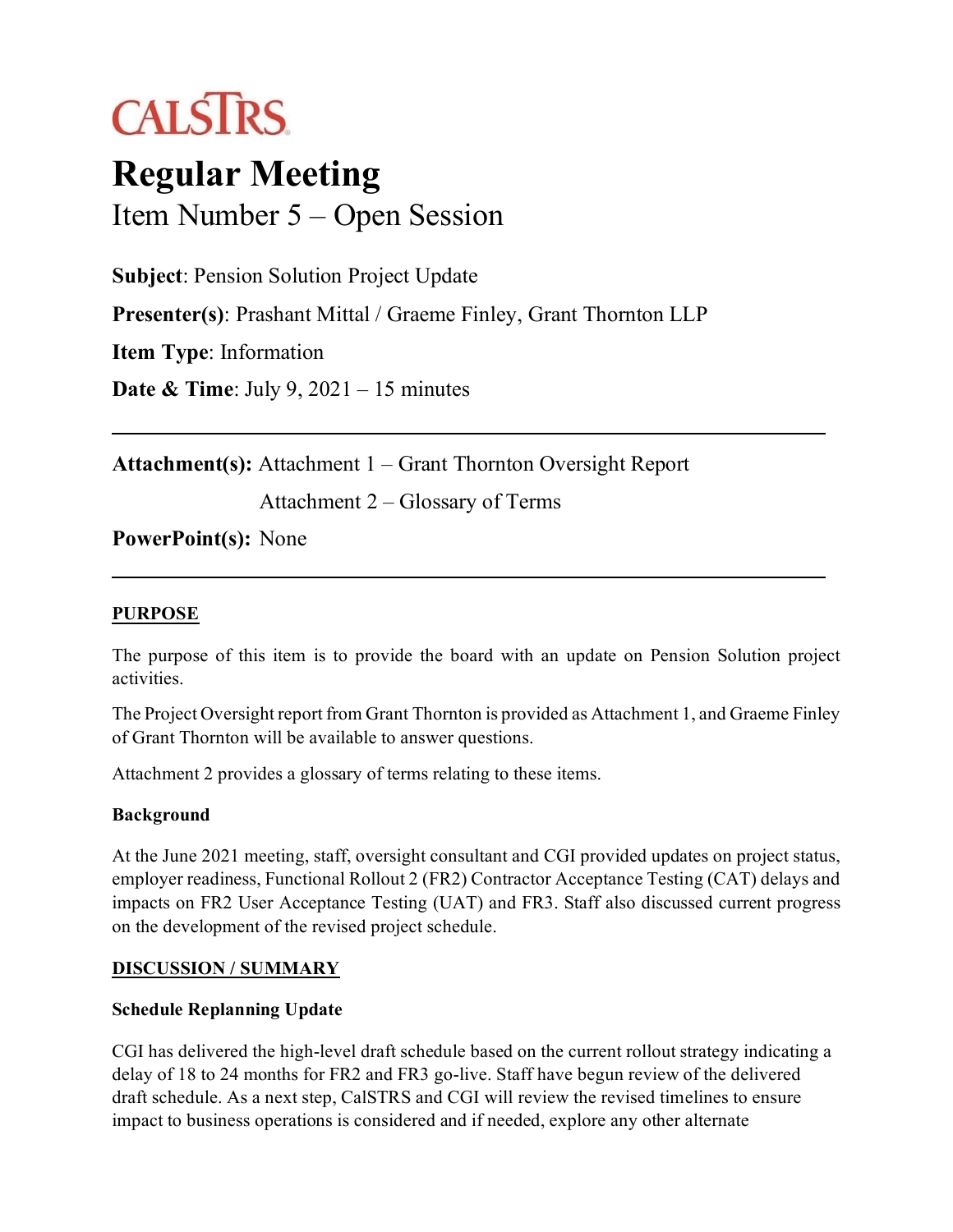Regular Meeting – Item 5 July 9, 2021 Page 2

implementation rollout strategy to further reduce the risk and impact to business operations. This step will be followed by finalization of schedule and associated negotiations through the change request process, including mitigating the cost impact to the project budget. At this point, we expect to have those steps complete by September. Accordingly, CalSTRS staff expect to be able to present the recommendation for the board's review and consideration at such time. Staff will keep board updated with the progress.

This revised schedule provides a more achievable timeframe to complete various test activities, and remediation of identified defects. Additionally, in the adjusted schedule, the overlaps between CGI testing and UAT tasks have been reduced to allow for better task sequencing and quality of UAT. While the schedule gets finalized, CalSTRS and oversight will continue to work with CGI to ensure the risks around skilled resources, timely completion of scope clarification items, and other challenges as listed in the update remains in sight and get addressed as expected.

#### **Project Response to COVID-19**

Staff continue to monitor and mitigate the impacts on the project due to COVID-19 and working remotely. Key risk areas that continue to be monitored and mitigated include:

- COVID-19 and Personal Leave Program (PLP) have resulted in impacts on resource availability which staff continues to monitor and adjust execution plans, as needed. The increase in COVID in India has had additional impacts on some of CGI and Sagitec's offshore project resources and their families. The severity of impacts will continue to be in flux over the next few months. Staff continues to closely monitor and adjust strategies to ensure the virtual mode of communication and collaboration remains as effective as possible. Beginning July, the state discontinued the employee PLP program which is expected to reduce the resource impact from that leave program.
- Training is another critical activity for CalSTRS besides UAT. So far, the key training activities continue to be successfully conducted and delivered virtually while mitigating the impact of the pandemic. The UAT and Training teams continue to monitor and adjust strategies to ensure the virtual mode of communication remains as effective as possible.
- Staff continues to monitor the impact on external interfacing employers and partners as they may have competing priorities and delayed response time due to their pandemic-induced challenges.

#### **Employer Readiness**

#### Employer Readiness Update

The Employer Readiness Team continues to prepare the employer community with system upgrades and testing support and is also working with report sources to identify and develop additional engagement activities to enable their successful transition to the new Secure Employer Website.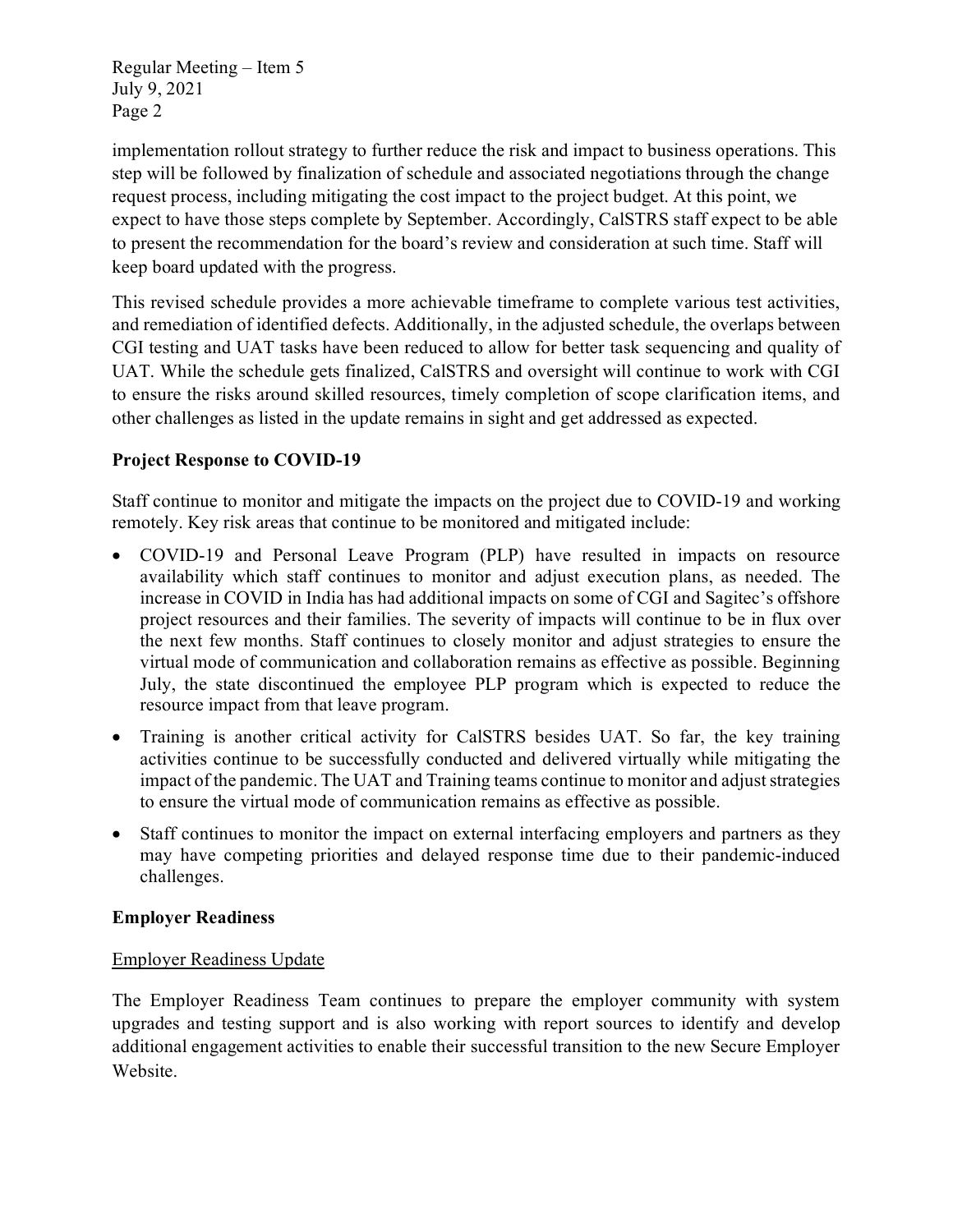Regular Meeting – Item 5 July 9, 2021 Page 3

#### **Functional Rollout 2 (Enrollment and Contributions, Calculations & Payments) Update**

#### Design, Development and Unit Test Activities

Functional system design, development and unit test activities are complete, pending validation from CAT and UAT.

The CalSTRS team continues to make progress with performance testing of remaining FR2 operational reports.

#### Contractor Acceptance Test (CAT) Activities

CAT continues to experience delays and is progressing at a much slower rate than planned. CGI has missed many of the schedule dates agreed to in the latest change order (CO) approved in October 2020. Overlap with UAT activities has increased, requiring additional UAT, and will delay completion of UAT. Testing pass rates are below expectations which translates into additional work and additional time for CalSTRS to complete UAT. Timely resolution of various Problem Incident Reports (PIRs) identified from various CAT test activities to meet critical business and technical requirements remains important for the successful completion of various CAT test activities.

#### User Acceptance Test (UAT) Activities

FR2 UAT execution continues to progress at a slower rate than planned as of mid-June 2021. CalSTRS remains concerned about the lower than planned pass rate and the higher number of defects resulting in a significant increase in the UAT workload, as well as an increased need for CGI resources to fix defects promptly. The schedule replanning effort is defining a more achievable timeframe for the completion of UAT. Timely resolution of various PIRs identified during the UAT to meet critical business and technical requirements remains important for the successful completion of UAT.

#### Data Conversion Activities

Data conversion continues to make progress on defects raised by the various testing efforts that are underway. The team is converting just over two billion records from the legacy systems to BenefitConnect. The team continues to track conversion fallout. Mock data conversions occur frequently to supply data for the various testing efforts (Parallel, UAT, CAT, and development unit test) that are underway. These will continue through go-live.

#### Training

FR2 training development for staff, employers, and members continue to make progress. FR2 training logistics planning continues for training delivery.

CGI involvement with FR2 training development has been paused by CGI as training resources have been redirected to support FR2 testing activities.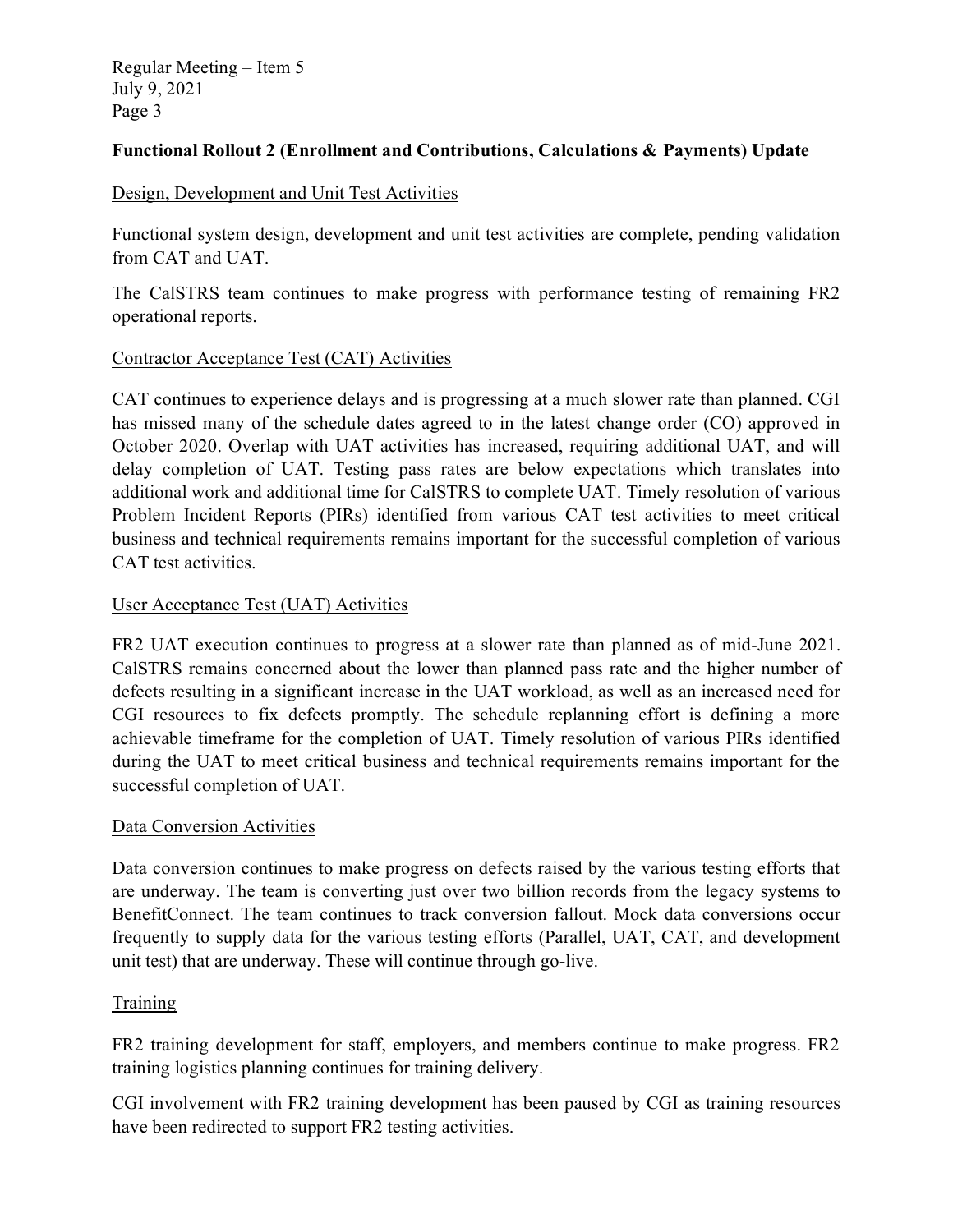Regular Meeting – Item 5 July 9, 2021 Page 4

#### Change Management

The Change Management team has been working collaboratively with project leadership to develop and distribute transparent communication to the organization on the schedule development progress. The team continues to work with project and business areas leadership teams to implement recommendations following the completion of the Change Readiness Assessment. Efforts are focused on maximizing individuals' awareness and desire for changes prior to training to increase its effectiveness. Additionally, the team continues to use Change Roadmaps to introduce, organize, and track changes, impacts and action items for business areas.

#### Implementation Readiness/Cutover/Go-Live

An FR2/FR3 Implementation Communication Plan is being developed by the teams to provide appropriate coordination between the project and the business areas, to foster consistent, accurate messaging across CalSTRS and to all impacted stakeholders; and to proactively build optimism and confidence surrounding the implementation of BenefitConnect with both internal staff and external business partners. A targeted FR2/FR3 Communication Forum will meet regularly and utilize centralized tools to strategize, organize, and verify the communication needs of all stakeholders in a timely manner.

#### **Functional Rollout 3 (Customer Service Management, Enhanced Member Self Service) Update**

The FR3 schedule continues to be impacted by the cascading effects of FR2 CAT delays. CGI has re-directed many of the FR3 resources to support FR2 CAT delays, leading to further delays in completing many FR3 activities. The increased overlap of FR2 activities with those FR3 activities has also negatively impacted the availability of resources.

#### Design, Development and Unit Test Activities

CGI has redirected most of its FR3 resources to assist with FR2 system testing delays. Many FR3 activities have been paused due to CGI reassignment of resources to FR2 activities. This maneuver has essentially put FR3 at a standstill and has caused FR3 development and unit testing activities (and any dependent activities) to fall considerably behind schedule. As of mid-June 2021 CGI has begun resuming these FR3 activities.

The CalSTRS team continues to make progress with the design and development of FR3 operational reports.

#### Contractor Acceptance Test (CAT) Activities

FR3 CAT execution has been delayed due to aforementioned reasons.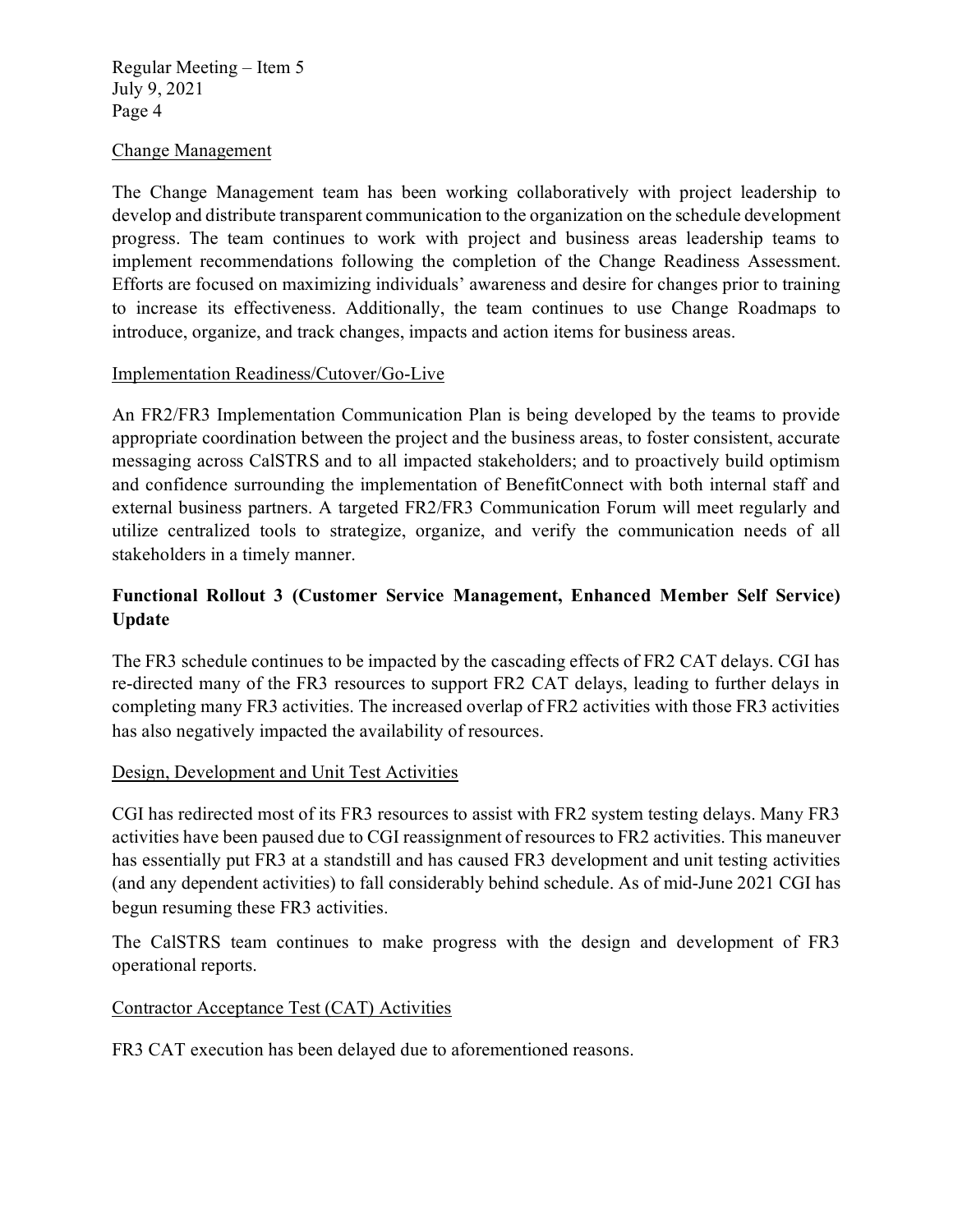Regular Meeting – Item 5 July 9, 2021 Page 5

#### User Acceptance Test (UAT) Activities

FR3 UAT execution was scheduled to commence in mid-July 2021 but will be delayed due to FR3 CAT activities being delayed.

#### Data Conversion Activities

FR3 conversion development is complete. The next step will be to validate the converted data by various teams. Conversion team has supplied FR3 data for development and test efforts.

#### **Summary of Top Challenges and Mitigations**

Staff continues to monitor and report on the significant challenges facing the project. Challenges and associated mitigations include:

| <b>Challenges</b>                                                                                                                                                                                                                                                    | <b>Mitigations</b>                                                                                                                                                                                                                                                                                                                                                                                                                                                 |
|----------------------------------------------------------------------------------------------------------------------------------------------------------------------------------------------------------------------------------------------------------------------|--------------------------------------------------------------------------------------------------------------------------------------------------------------------------------------------------------------------------------------------------------------------------------------------------------------------------------------------------------------------------------------------------------------------------------------------------------------------|
| Ensuring impacts to downstream activities<br>(e.g., UAT, BusinessDirect Retrofit project,<br>and FR3, etc.) due to FR2 CAT execution and<br>defect remediation schedule delays beyond<br>the approved change order dates, are<br>minimized and don't impact quality. | CGI testing activities continue to be delayed,<br>directly impacting activities such as UAT,<br>which continues to experience pass rates<br>below expectations and results in additional<br>retesting work for both CalSTRS and CGI.<br>CGI has delivered the high-level draft<br>schedule in the 3rd week of June. CalSTRS<br>and oversight are reviewing the revised high-<br>level schedule and assessing against the<br>impact to business operations.         |
| Ensuring CGI address the higher than normal<br>staff turnover in recent months, many with the<br>in-depth project knowledge.                                                                                                                                         | In recent months, CGI has experienced higher<br>staff turnover than typical. Loss of staff with<br>in-depth project and system knowledge will<br>impact project progress. CalSTRS and<br>oversight have asked CGI to provide a<br>mitigation plan to address this issue.                                                                                                                                                                                           |
| Response to COVID-19. Ensuring staff<br>remains productive while working remotely<br>and continues to meet project goals.<br>Re-planning Training and User Acceptance<br>Testing based on a fully remote workforce.                                                  | User Acceptance Testing and Training<br>activities require close collaboration across<br>various teams and efficiency have been<br>somewhat impacted due to staff working<br>remotely. Staff continues to monitor, assess,<br>and mitigate the impacts of COVID-19, on<br>the staff working remotely and<br>ongoing/upcoming tasks. Staff continues to<br>identify opportunities to improve the virtual<br>work environments, collaboration, and<br>communication. |
| Timely completion of critical scope items to<br>meet business and technical requirements.                                                                                                                                                                            | Staff continues to be engaged with CGI to<br>ensure contract agreements remain at the<br>center of scope resolution. Staff and oversight                                                                                                                                                                                                                                                                                                                           |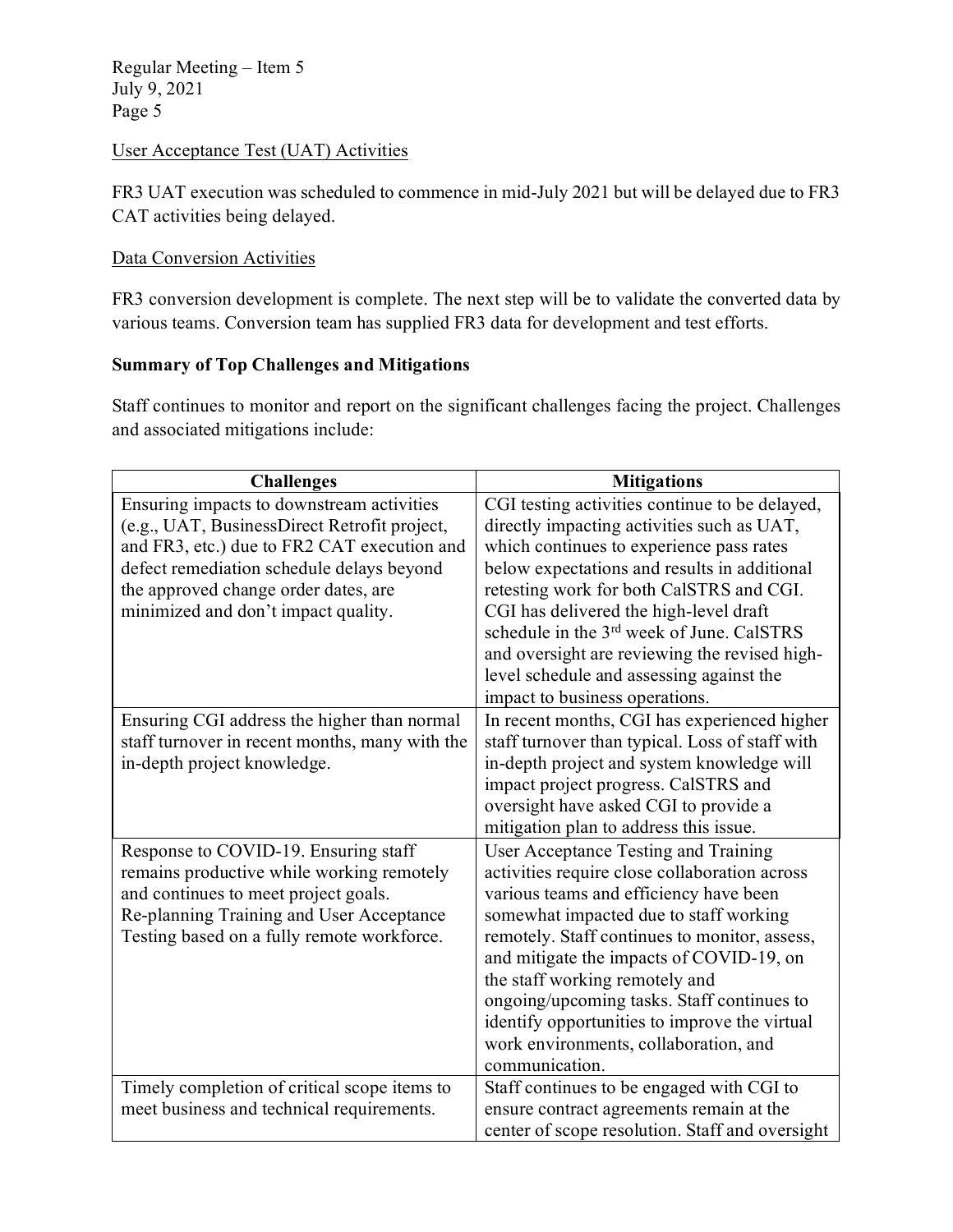| <b>Challenges</b>                              | <b>Mitigations</b>                            |  |
|------------------------------------------------|-----------------------------------------------|--|
|                                                | continue to monitor the progress of CGI       |  |
|                                                | addressing the critical functionality to meet |  |
|                                                | our business and technical requirements       |  |
|                                                | timely.                                       |  |
| Ensuring timely availability and continuity of | Continue to work with various business areas  |  |
| business area resources (subject matter        | to identify and secure resources (subject)    |  |
| experts) for the duration of the project.      | matter experts) in advance of the anticipated |  |
|                                                | need-by dates.                                |  |
| Ensuring employer readiness and ability to     | Continue active engagement and support to     |  |
| report production contribution data at FR2 go- | employers by the Employer Readiness Team      |  |
| live.                                          | to achieve participation goals of ensuring    |  |
|                                                | employer readiness for FR2 go-live.           |  |

#### **RECOMMENDATION**

None during this reporting period. CalSTRS staff expects to finalize the schedule and associated negotiations through the change request process, including mitigating the cost impact to the project budget by September. Accordingly, we expect to be able to present the recommendation for the board's review and consideration at such time.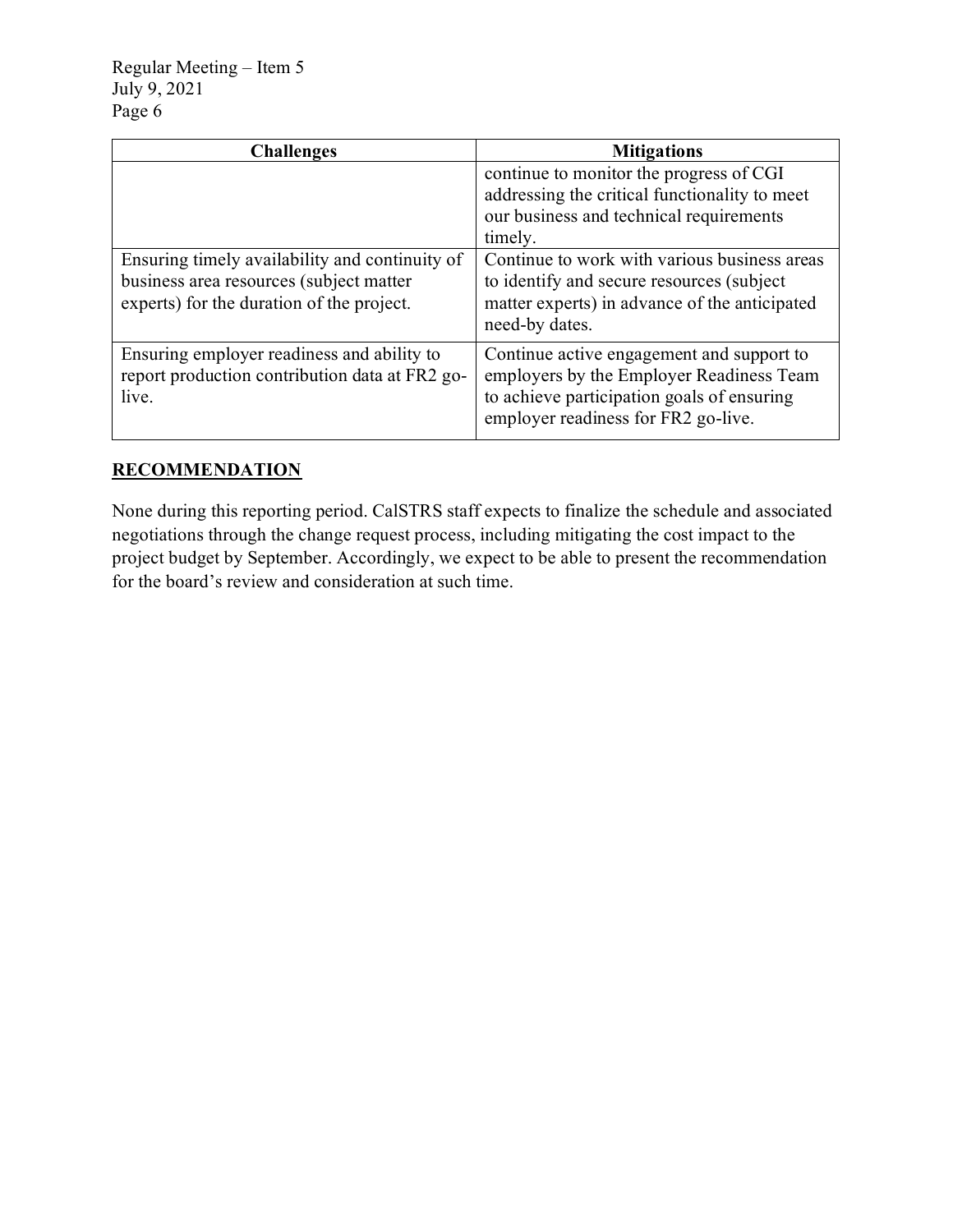Attachment 1 Regular Meeting – Item 5 July 9, 2021 Page 1

## Pension Solution Independent Project Oversight Report

This informational item includes the Executive Summary of Grant Thornton's monthly oversight report for the Pension Solution project. The assessments contained in this report are focused on key project risks and issues and provide recommendations for improvement where appropriate.

Grant Thornton uses a graphical dashboard that assigns a checkpoint rating to each Pension Solution project area. The legend of these checkpoint ratings is as follows:

| <b>Checkpoint</b><br><b>Rating</b> | <b>Checkpoint Rating Definition</b>                                                                                |
|------------------------------------|--------------------------------------------------------------------------------------------------------------------|
| Green                              | No priority items noted that require the project to take action at this time                                       |
| Yellow+                            | Risks, issues and/or challenges are noted, and the project is taking action with<br>sufficient progress to address |
| Yellow-                            | Risks, issues and/or challenges are noted, and the project has taken action to<br>partially address.               |
| <b>Red</b>                         | High priority items noted, and the project has not taken action or made<br>progress in addressing                  |

#### Checkpoint Rating Legend

The Pension Solution project has an extremely dynamic operating environment. Given this, it is possible that the checkpoint ratings and supporting justifications may change prior to the Board meeting. Should this occur, Grant Thornton will explicitly note this in any discussion with the Board.

### Pension Solution Project Oversight Update

Grant Thornton LLC Independent Project Oversight Consulting (IPOC) services has observed continued progress by the Pension Solution project while maintaining a fully remote workforce. However, progress of testing activities for Functional Release (FR) 2 has continued at a slower than expected pace, and FR3 development activities have only recently resumed after being paused for much of the year.

The overall status of the Pension Solution project along with progress and concerns are noted below.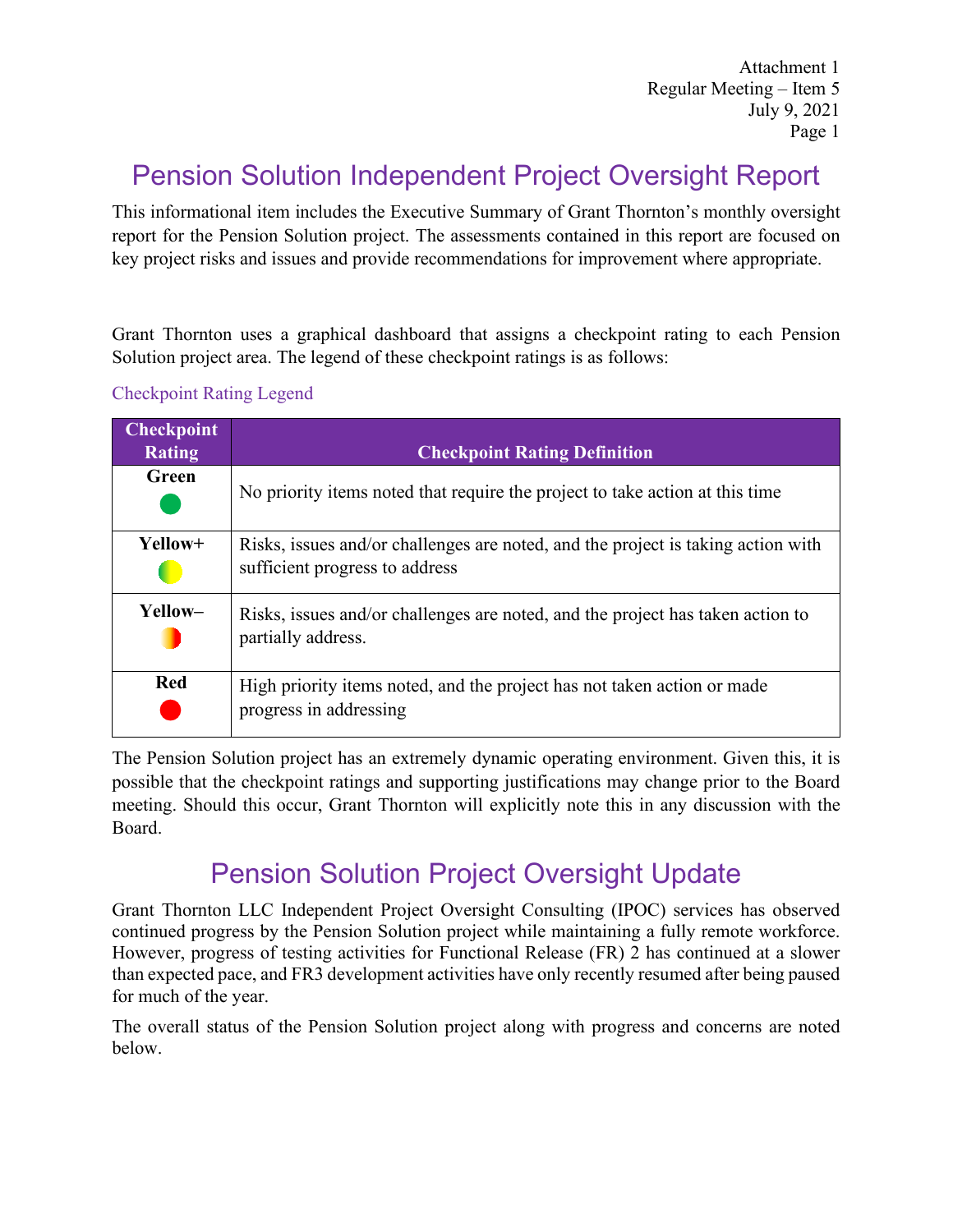#### Overall Status

| <b>Scope</b> | Schedule <sup>1</sup> | Cost    | <b>Resources</b> |
|--------------|-----------------------|---------|------------------|
| Yellow-      | Red                   | Yellow- | Yellow-          |
|              |                       |         |                  |

#### FR2 Testing Progress and Schedule Development

FR2 user acceptance testing (UAT) and contractor acceptance testing (CAT) activities continue with slower than planned progress while problem incident reports (PIRs) continue to be identified and resolved.

In the prior update we indicated that the project was working toward estimating the duration of the schedule delay by the July Board. Team CGI delivered the revised draft schedule which indicates a delay of 18-24 months for FR2 and FR3 go-live. This revised schedule is based on the current implementation strategy and includes the expected duration of the remaining project activities. CalSTRS and project oversight are reviewing the schedule, and IPOC expects conversations to occur regarding business operations impacts along with potential alternative implementation strategies. A more precise date is expected to be known once those discussions have taken place and change request negotiations have concluded. The project team expects to complete the remaining tasks by September and subsequently provide their recommendations to the board.

As noted previously, CalSTRS, Team CGI and oversight have worked collaboratively on the revised schedule development effort. The majority of estimates and assumptions have been informed by prior experience and appear to be conservative, which allows for a more achievable timeline to complete the remaining activities. As the schedule review and discussions proceed, IPOC will continue to provide input and feedback to staff and Team CGI.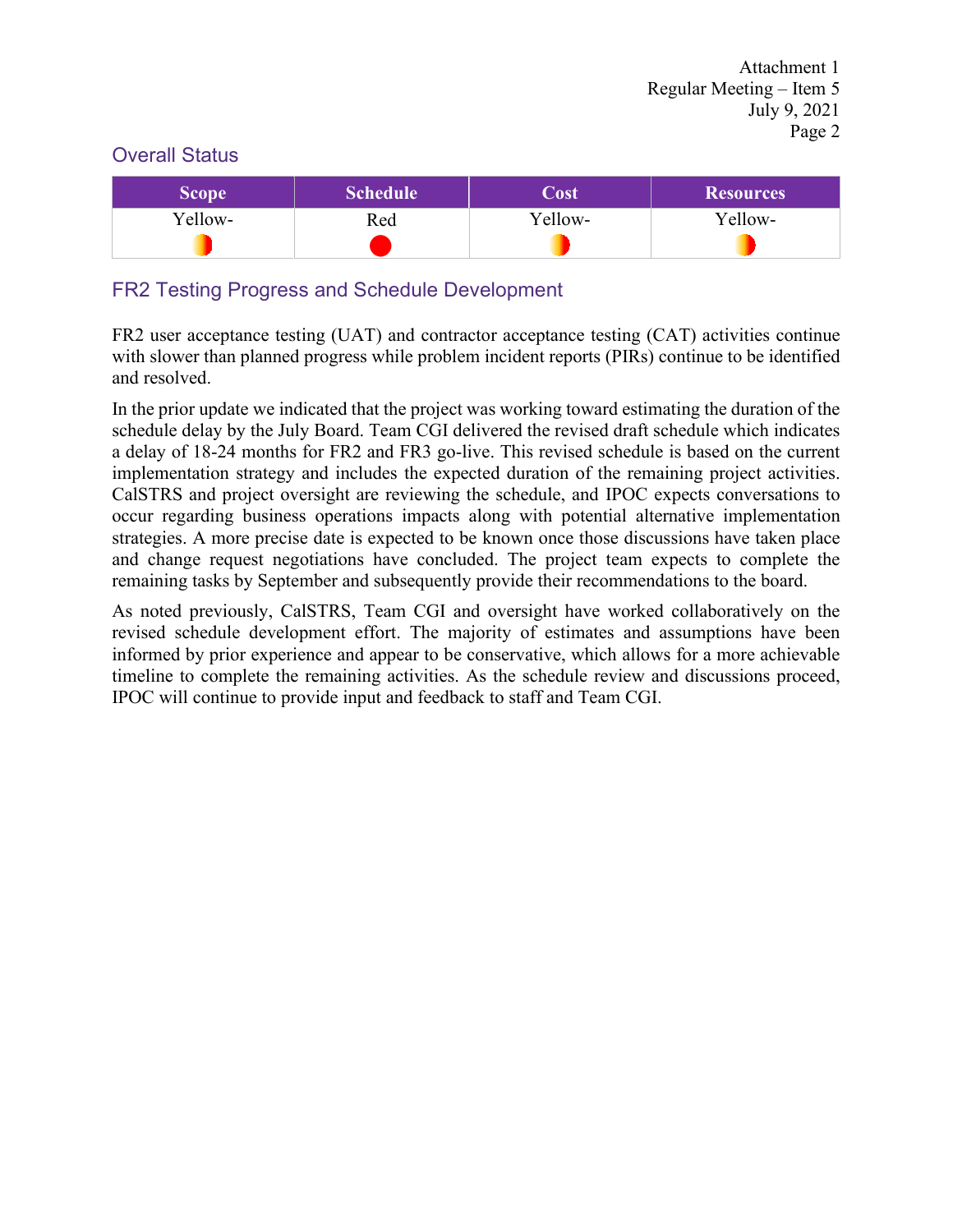### Project Category Assessment

| Category<br><b>Rating</b>     | <b>Category Rating Summary</b>                                                                                                                                                                                                                                                                                                                                                                                                                                                                                                                                                                |
|-------------------------------|-----------------------------------------------------------------------------------------------------------------------------------------------------------------------------------------------------------------------------------------------------------------------------------------------------------------------------------------------------------------------------------------------------------------------------------------------------------------------------------------------------------------------------------------------------------------------------------------------|
|                               | Project scope remains Yellow- for this reporting period.                                                                                                                                                                                                                                                                                                                                                                                                                                                                                                                                      |
| <b>Scope</b><br>Yellow-       | The project's capacity for additional scope through FR2 go-live has been<br>included in the revised schedule as an additional CR "bundle." If additional<br>items are identified during the remainder of CAT and UAT beyond the<br>estimates in the revised schedule, they will need to be critically prioritized,<br>and choices will need to be made to ensure critical functionality is included<br>at go-live.                                                                                                                                                                            |
|                               | Several disputed items remain escalated for resolution. Extended scope<br>dispute negotiations will impact the timeline to develop a revised schedule as<br>the inventory of CRs needs to be included in level of effort estimates and the<br>schedule.                                                                                                                                                                                                                                                                                                                                       |
|                               | The project schedule area maintains a Red rating as the project will not be<br>able to complete FR2 UAT within the current schedule due to the number of<br>PIRs identified, the pace of PIR resolution, and the pace of execution.                                                                                                                                                                                                                                                                                                                                                           |
| <b>Schedule</b><br><b>Red</b> | As noted, Team CGI, CalSTRS and oversight have worked through the<br>bottom-up estimates, staffing plan, and assumption models used to develop<br>the draft revised schedule which indicates an 18-24 month implementation<br>delay. Staff and oversight are reviewing the schedule and will participate in<br>discussions with Team CGI regarding operational impacts and considerations<br>along with implementation strategies to determine more precise go-live dates.<br>FR3 development has resumed after an extended pause for the majority of the<br>year.                            |
| Cost<br>Yellow-               | Project cost is downgraded to Yellow- for this reporting period, primarily due<br>to the inability of the project to meet the current implementation date. The<br>project is currently on budget overall, however the schedule delay will result<br>in additional cost that will be quantified and discussed over the next few<br>months.<br>IPOC has continued to observe effective management of scope-related cost<br>through the formal CR management process and the level of scrutiny applied<br>to potential changes through criticality, implementation timing, and cost<br>analyses. |
| <b>Resources</b><br>Yellow-   | The project resources area maintains a Yellow- rating for this reporting<br>period. CAT testing delays have resulted in multiple overlapping activities<br>for Team CGI development and analysis resources, and for CalSTRS business<br>area subject matter experts. CalSTRS' resources are also involved in a<br>number of validation, training, transition, and implementation activities<br>through go-live. CalSTRS' UAT testers are performing more re-executions                                                                                                                        |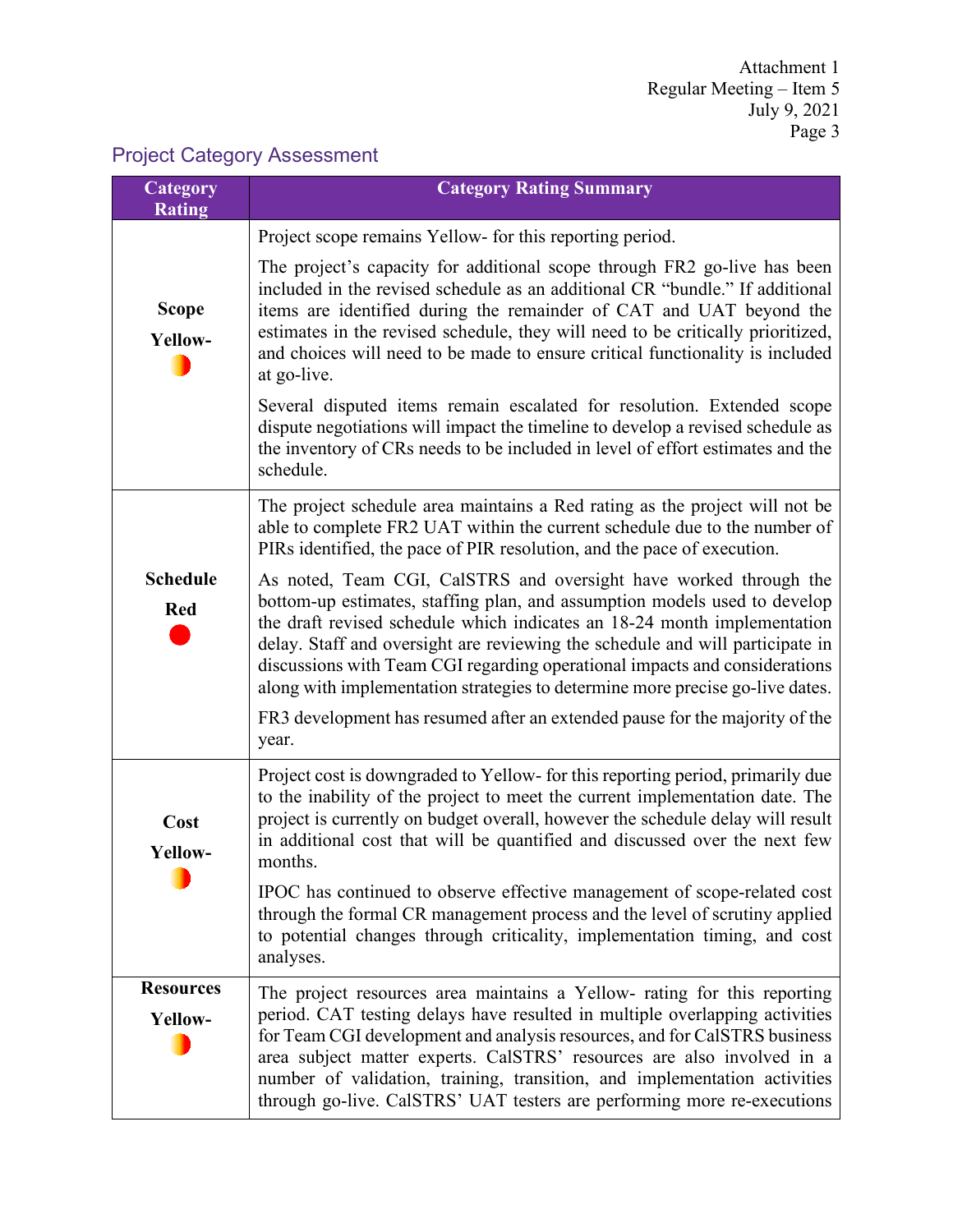| Category<br><b>Rating</b> | <b>Category Rating Summary</b>                                                                                                                                                                                                                                                                                                                                                                                                                                                                                                                                                                                                                                                                                                                                                                                                                                                                                                                                                                                                                                                    |
|---------------------------|-----------------------------------------------------------------------------------------------------------------------------------------------------------------------------------------------------------------------------------------------------------------------------------------------------------------------------------------------------------------------------------------------------------------------------------------------------------------------------------------------------------------------------------------------------------------------------------------------------------------------------------------------------------------------------------------------------------------------------------------------------------------------------------------------------------------------------------------------------------------------------------------------------------------------------------------------------------------------------------------------------------------------------------------------------------------------------------|
|                           | than originally planned to validate that PIRs are fixed, resulting in additional<br>strain on resource capacity.                                                                                                                                                                                                                                                                                                                                                                                                                                                                                                                                                                                                                                                                                                                                                                                                                                                                                                                                                                  |
|                           | Team CGI has experienced several functional staff departures that could<br>impact progress if not addressed. Specifically, a resource who has been with<br>the project from inception and currently holds the role of Assistant Project<br>Manager (APM) and Implementation Lead will be leaving the project at the<br>end of June. This resource will require two personnel to fill these roles with<br>specific qualifications defined by the project. Team CGI has proposed a<br>replacement for the APM role which was rejected by CalSTRS as they did<br>not fully meet the qualifications. It is important to fill these roles quickly to<br>provide for knowledge transfer and an effective transition. New Team CGI<br>executive leadership personnel have engaged in the project. IPOC has<br>recommended the new executive lead work with project sponsors to<br>understand and address current challenges. IPOC has requested an updated<br>project governance organizational chart from Team CGI to document the<br>leadership changes and decision-making structure. |
|                           | Impacts to the project have been noted as a result of the fully remote<br>workforce and the COVID19 pandemic. Most recently, Team CGI has<br>experienced impacts to their offshore resources due to the current pandemic<br>impacts in India. Though the project team has mitigated many of the remote<br>work challenges to the extent possible, the fully remote environment has<br>impacted the efficiency and effectiveness of these project activities.                                                                                                                                                                                                                                                                                                                                                                                                                                                                                                                                                                                                                      |

### Project Area Assessment

| <b>Area Rating</b>                          | <b>Area Rating Summary</b>                                                                                                                                                                                                                                                                                                                                                                                                                                      |
|---------------------------------------------|-----------------------------------------------------------------------------------------------------------------------------------------------------------------------------------------------------------------------------------------------------------------------------------------------------------------------------------------------------------------------------------------------------------------------------------------------------------------|
|                                             | This category is rated Green for this reporting period.                                                                                                                                                                                                                                                                                                                                                                                                         |
| Project<br>Sponsorship<br>and<br>Governance | The Chief Operating Officer (COO), Chief Technology Officer (CTO), Chief<br>Benefits Officer (CBO), and business area Directors remain effectively<br>involved in the project. The COO assumes the CEO role in July and the COO<br>role will be vacant at that time. The COO assumes the CalSTRS CEO role in<br>July and the COO role will be vacant at that time. IPOC will continue<br>discussions with the CEO and project sponsors while that role is open. |
| Green                                       | The Pension Solution Steering Committee (PSSC) and Executive Steering<br>Committee (ESC) continue to meet regularly to discuss upcoming CRs, key<br>activities, open concerns, and pending challenges across the project.                                                                                                                                                                                                                                       |
|                                             | Project Sponsors are meeting with project team members and Team CGI, and<br>oversight frequently to discuss the current challenges.                                                                                                                                                                                                                                                                                                                             |
|                                             | As noted, Team CGI has changed executive leadership personnel and a<br>revised governance structure was requested by IPOC at the time the change<br>occurred.                                                                                                                                                                                                                                                                                                   |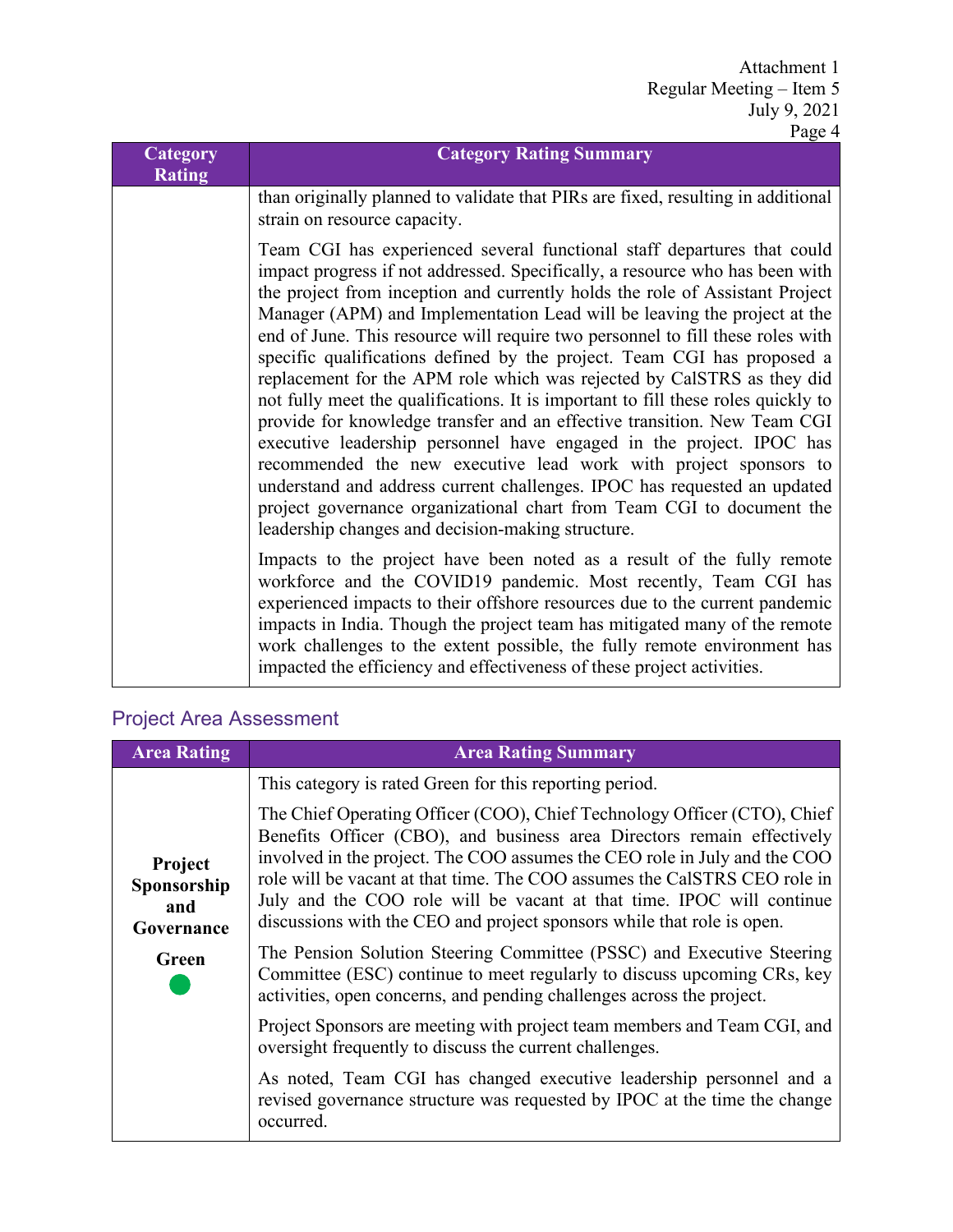| <b>Area Rating</b>                                 | <b>Area Rating Summary</b>                                                                                                                                                                                                                                                                                                                                                                                                                                                                                       |
|----------------------------------------------------|------------------------------------------------------------------------------------------------------------------------------------------------------------------------------------------------------------------------------------------------------------------------------------------------------------------------------------------------------------------------------------------------------------------------------------------------------------------------------------------------------------------|
|                                                    | The Project Management area maintains a Red rating for this reporting period<br>primarily due to the continued CAT delays, higher than expected PIR count,<br>lack of an agreed upon schedule for testing activities through FR2 go-live,<br>and significantly slowed FR3 progress. Disputed items requiring scope<br>clarification and agreement also need to be resolved to come to a revised<br>schedule.                                                                                                     |
| Project<br>Management<br><b>Red</b>                | As noted, the revised schedule was delivered by Team CGI and is in review.<br>The schedule of remaining project activities indicates a delay of 18-24 months<br>for go-live. Additional activities to come to a final revised schedule<br>agreement are underway, and the project team expects these activities to<br>conclude by September. The revised schedule comprises more achievable<br>activity timeframes, as the models have been informed by historical actual<br>results and conservative estimates. |
|                                                    | Team CGI has experienced several functional staff departures and is working<br>to replace important open positions including business analysis and system<br>development as soon as possible. The APM and Implementation Lead roles<br>should be filled quickly to allow for an effective transition for these important<br>positions.                                                                                                                                                                           |
| <b>Risk and Issue</b>                              | Risk and Issue Management maintains a Green rating for this reporting<br>period.                                                                                                                                                                                                                                                                                                                                                                                                                                 |
| Management<br>Green                                | The Risk and Issue Management process continues to follow defined<br>procedures. Risks and issues continue to be submitted by project stakeholders,<br>monitored by assigned risk owners, and discussed in formal bi-weekly risk<br>and issue meetings. The number of identified risks and issues has increased<br>due to the ongoing challenges.                                                                                                                                                                |
|                                                    | IPOC has continued to emphasize the importance of clearly defining<br>risks/issues to allow for specific, time-based mitigating actions.                                                                                                                                                                                                                                                                                                                                                                         |
| Organizational                                     | This category maintains a rating of Green for this reporting period.                                                                                                                                                                                                                                                                                                                                                                                                                                             |
| <b>Change and</b><br><b>Training</b><br>Management | Learning and development continues to make progress in developing training<br>materials. Team CGI's training activities have been put on hold due to<br>prioritization of FR2 testing activities.                                                                                                                                                                                                                                                                                                                |
| Green                                              | Change management continues to work on change readiness assessments and<br>FR3 business process readiness documentation.                                                                                                                                                                                                                                                                                                                                                                                         |
| <b>Solution</b>                                    | This assessment category maintains a Yellow-rating for this reporting period.                                                                                                                                                                                                                                                                                                                                                                                                                                    |
| <b>Delivery</b><br>Yellow-                         | The primary focus of the Solution Delivery area for this period is FR2 testing,<br>particularly CAT and UAT.                                                                                                                                                                                                                                                                                                                                                                                                     |
|                                                    | Team CGI has completed the remaining 5 percent of CAT system testing with<br>all test cases passed. Though approximately 6 months behind its original                                                                                                                                                                                                                                                                                                                                                            |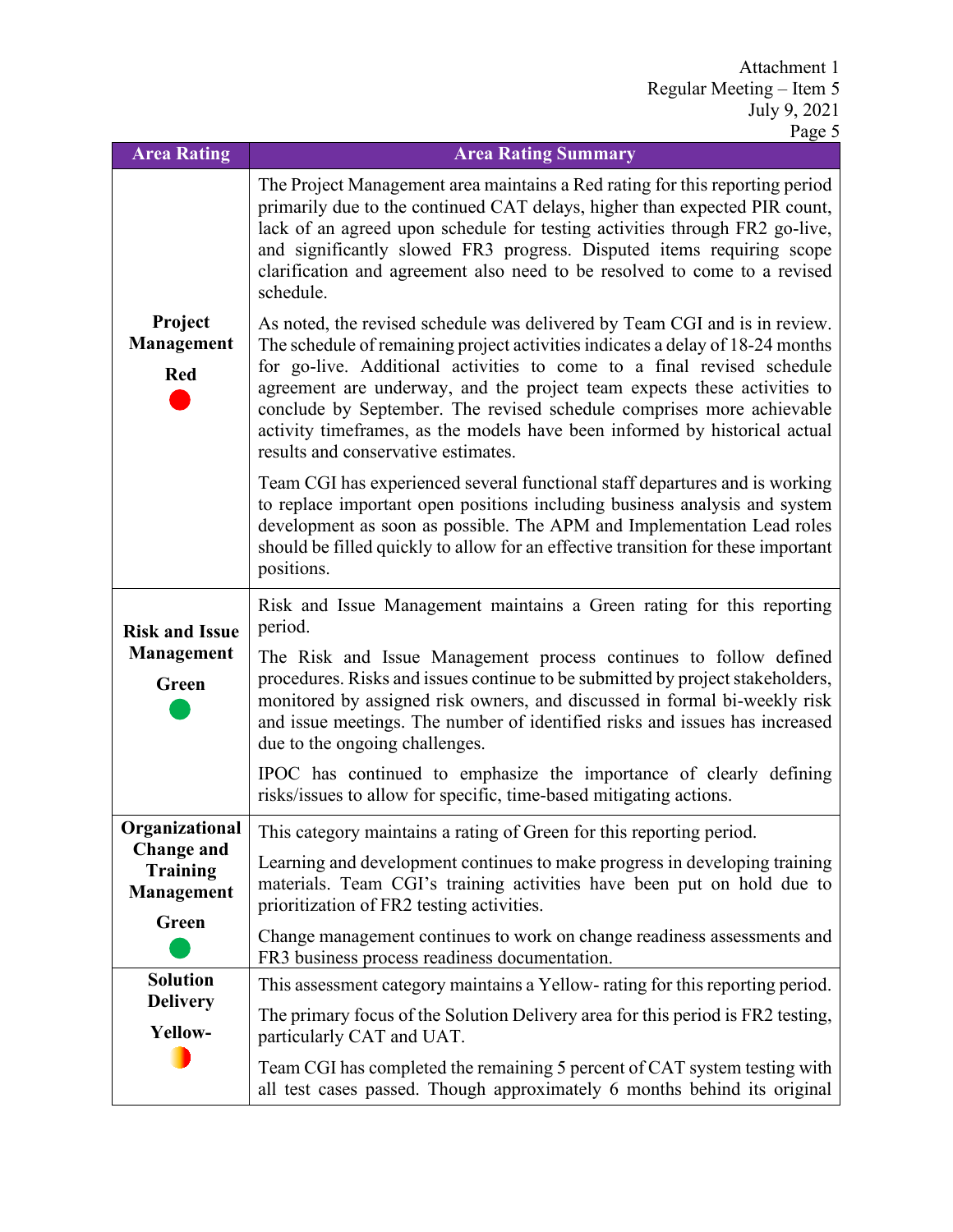| <b>Area Rating</b>                          | 1 agu v<br><b>Area Rating Summary</b>                                                                                                                                                                                                                                                                                                   |
|---------------------------------------------|-----------------------------------------------------------------------------------------------------------------------------------------------------------------------------------------------------------------------------------------------------------------------------------------------------------------------------------------|
|                                             | schedule, this is a significant milestone for the project. Parallel, performance,<br>conversion, and end-to-end testing continue.                                                                                                                                                                                                       |
|                                             | UAT continues to experience slower than expected progress in execution and<br>PIR resolution, with continued higher than expected initial PIR counts.                                                                                                                                                                                   |
|                                             | CalSTRS and Team CGI project leadership, sponsors, and executives have<br>continued to state their commitment to system quality. Current discussions to<br>address the CAT and UAT challenges are focused on maintaining the planned<br>exit criteria and scope for all testing activities prior to going live with FR2.                |
|                                             | FR3 development has resumed.                                                                                                                                                                                                                                                                                                            |
| <b>Vendor</b> and<br>Contract<br>Management | This assessment category is rated Yellow for this reporting period.<br>Collaboration between Team CGI and CalSTRS has been challenging while<br>developing the new path forward.<br>The APM and Implementation Lead positions need to be filled as soon as<br>possible with qualified candidates to enable the project to make progress |
| Yellow+                                     | against a revised schedule.<br>Given the current phase of the project, it is critical for Team CGI and<br>CalSTRS project management and leadership to effectively and efficiently<br>discuss concerns and negotiate agreements, particularly disputed items<br>requiring negotiation that are considered critical for FR2.             |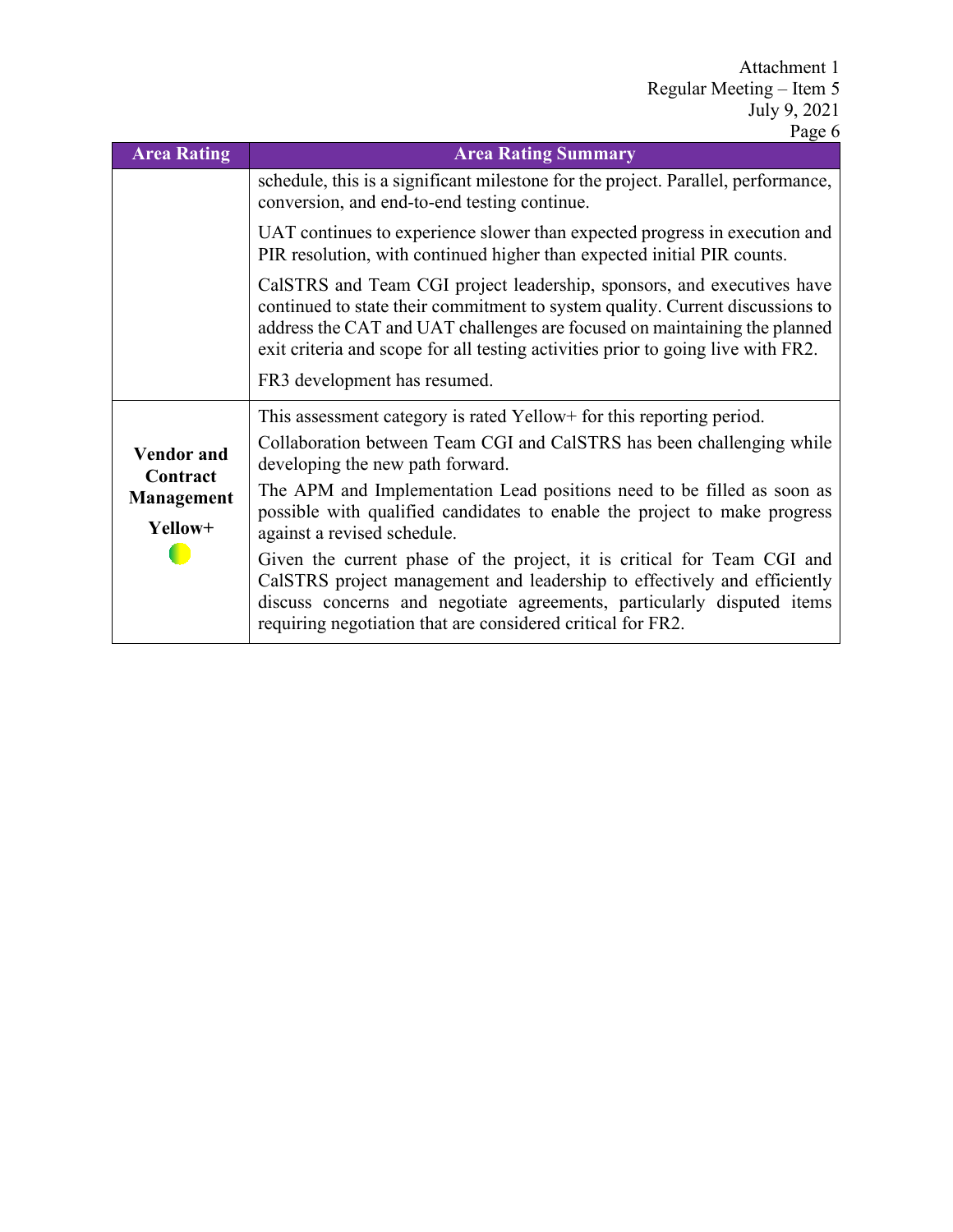# IPOC Activities and Contributions

For this reporting period, the IPOC team has been engaged in a variety of oversight-related activities, including meeting attendance, document review, independent analysis, and discussions with project staff and leadership. Representative activities are presented below:

Change request management:

- Continued to track the CR credit balance against approved CRs
- Attended weekly CR review meetings
- Participated in discussions with Team CGI, and CalSTRS staff and leadership regarding FR2 CRs, and scope and cost negotiation processes
- Conducted specific conversations with Team CGI leadership and CalSTRS project management regarding scope determination processes and defect classification, particularly related to UAT items
- Participated in multiple meetings related to disputed items identified during testing

Project metrics / leading indicators:

- Participated in multiple meetings with Team CGI and CalSTRS project staff to provide recommendations on methods and approaches to presenting leading indicators/metrics, particularly related to FR2 UAT progress and results
- Continued conversations with Pension Solution project management and business area leadership regarding tracking/metrics for UAT
- Held discussions with Team CGI and CalSTRS project sponsors and business area Directors regarding project needs for business resources, and ongoing capacity management

Project analysis and observation:

- Performed independent analysis of Team CGI's bottom up estimates and staffing plan
- Performed independent analysis of CalSTRS' UAT level of effort models and provided feedback
- Participated in multiple meetings to discuss schedule path forward strategy and feedback resolution
- Conducted multiple meetings with new Team CGI executive leadership to discuss current status, challenges, and recommendations
- Continued individual conversations with Team CGI Executive leadership regarding resourcing challenges and gaps
- Conducted additional meetings with project management team members regarding UAT execution and metrics
- Participated in multiple meetings with Team CGI leadership regarding UAT progress, assumptions, and challenges
- Conducted meetings with Team CGI regarding CAT test metrics, status, and plans to address current challenges
- Continued analysis of testing data to assess the UAT progress against plan and conduct conversations with Team CGI and CalSTRS staff
- Delivered Comprehensive Monthly Reports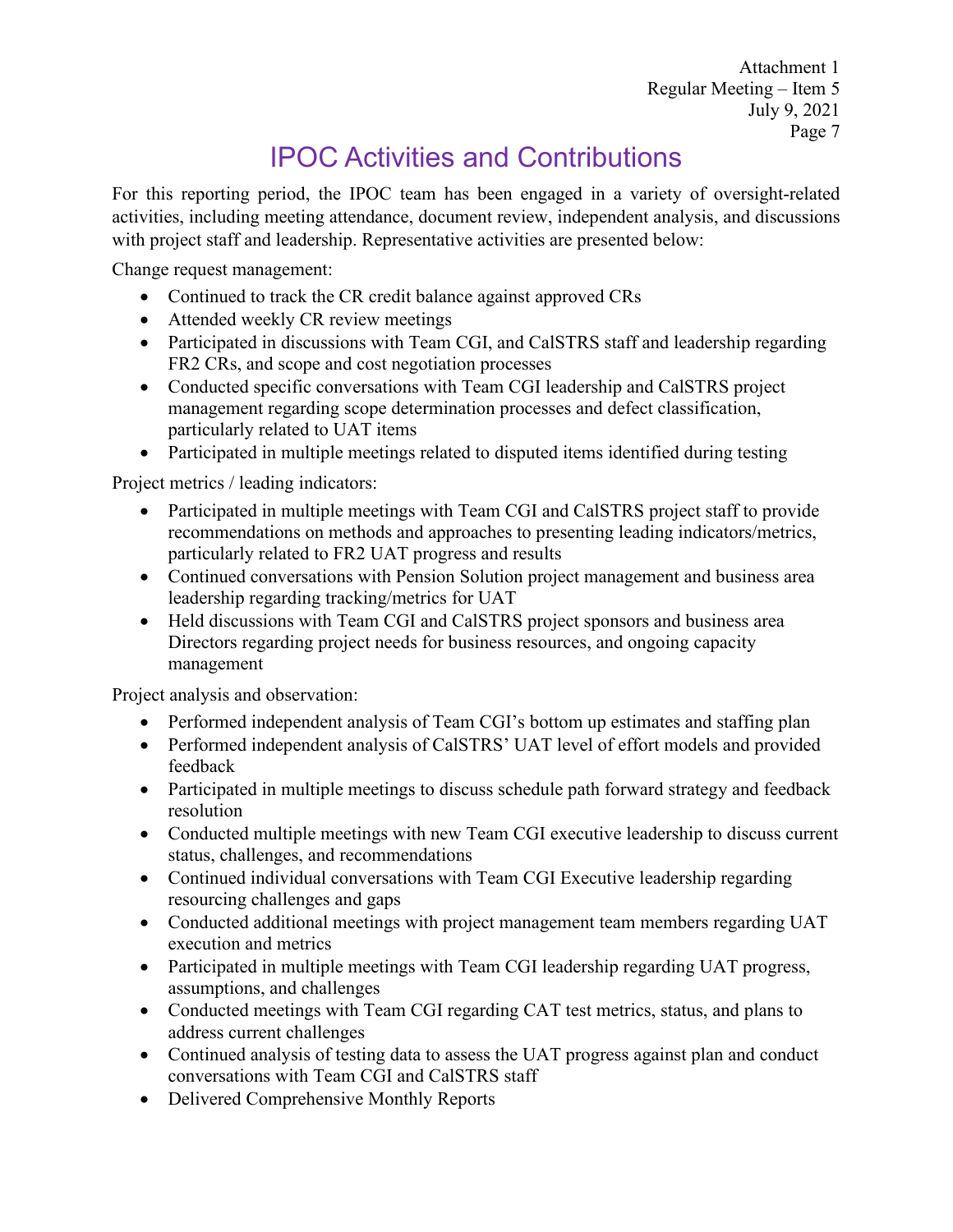- Continued to meet with the Pension Solution Project Sponsors, Project Director, CalSTRS Executive, and Governance Advisor to discuss overall observations and areas of focus
- Presented monthly analysis at the Pension Solution Steering Committee
- Presented independent assessments of path forward process progress to the Pension Solution Steering Committee and Joint Executive Steering Committee
- Participated in Executive Steering Committee and Joint Executive Steering Committee meetings

Selected project meetings attended:

- Bottom up estimate and staffing plan meetings
- Executive Steering Committee meetings
- Pension Solution Steering Committee meetings
- Pension Solution Joint Implementation Status meetings
- One on one meetings with project sponsors
- Project leadership and project sponsor meetings
- IPOC, Sponsor, and Executive leadership meetings
- Risk and Issue Management meetings
- UAT Update meetings
- CalSTRS Pension Solution Status meetings
- Individual Stakeholder meetings
- CR Review meetings
- PIR discussions
- Employer Readiness Round Table meetings
- Daily UAT Stand-up meetings
- Multiple one on one project team member meetings
- FR2 System Test Metrics meetings
- UAT Test Metrics meetings
- Team CGI Executive discussions
- Team CGI project management discussions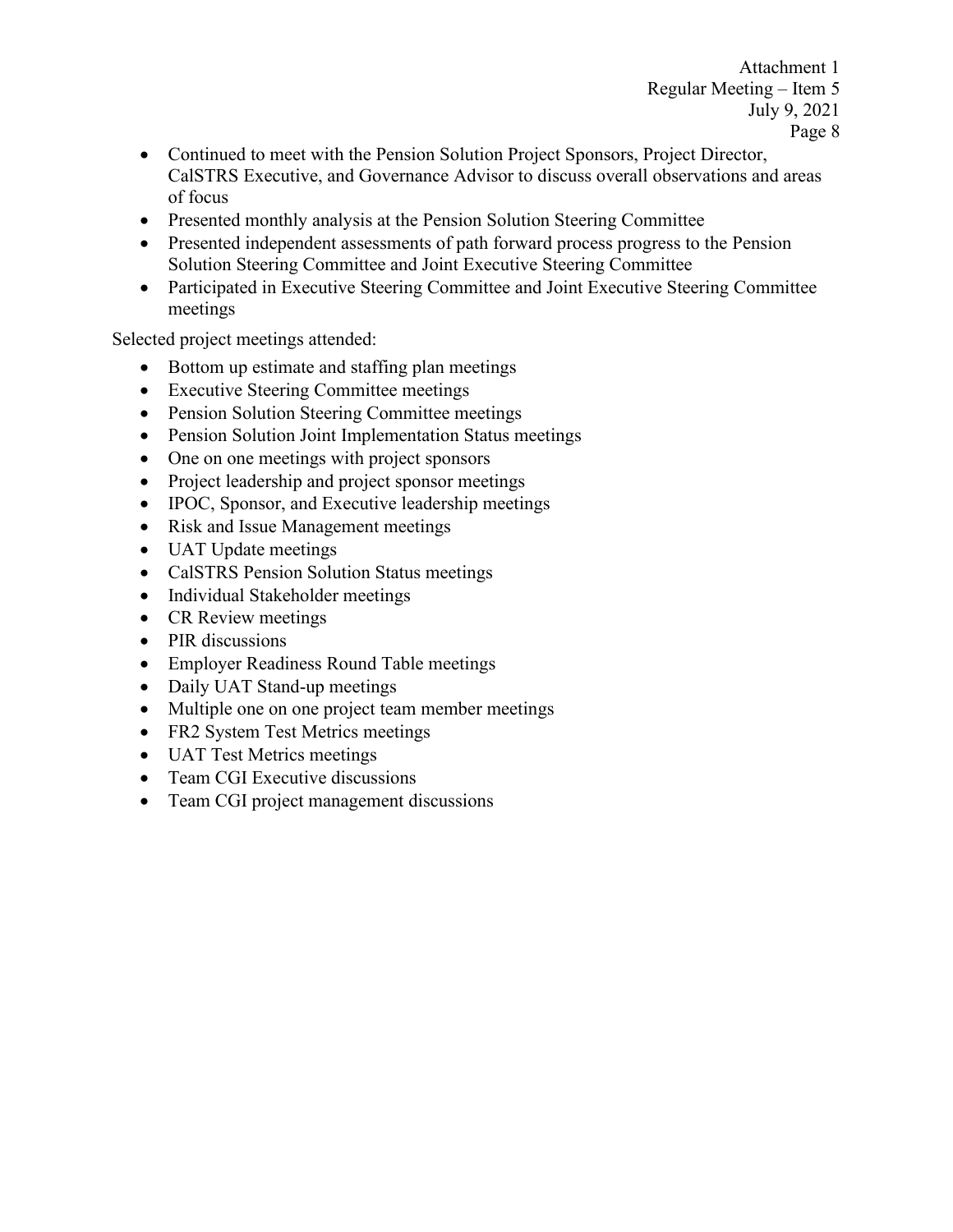#### **Glossary of Terms for the Pension Solution Update**

**Basic Issues (BIs),** also referred to as basic data issues, are data issues resulting from general inconsistencies in the type of data intended for a data field, such as missing values in a field, abnormal date ranges, abnormal alpha-numeric values, etc.

**BCP (Budget Change Proposal):** A proposal to change the level of service or funding sources for activities authorized by the Legislature and approved by the Governor or to propose new program activities not currently authorized.

**BusinessDirect (BD) Retrofit Project** will make the changes necessary for BusinessDirect to integrate with Pension Solution and update functionality that remains in Business Direct. The prime vendor for this project is Deloitte Consulting.

- BusinessDirect is the financial system that was implemented thru the Corporate Accounting and Resource Management (CARM) Project.
- BusinessDirect is an SAP system that manages CalSTRS' budgeting, procurement, accounting and contract management functions.

**Change Requests (CRs)** are formal requests to modify project scope, schedule and/or cost. These requests go through a rigorous process and series of approvals. Once approved, these requests are called **Change Orders (COs)** and modify the agreements in place between CalSTRS and CGI.

**Change Order #130 B** memorialized CalSTRS and CGI negotiating a 30-month, \$34 million contract amendment, adjusting the project's scope, schedule, and contract cost with CGI for the Pension Solution system effective March 30, 2018. The schedule extension moved the implementation of the last functional rollout (FR3) to February 2022 and also extend the scheduled project end date to January 2023, after a one-year warranty, maintenance and operations period.

**Complex Issues (CIs),** also referred to as complex data issues, are data issues resulting from business or system process deficiencies, prior system conversion, placeholder data, employer and member contribution changes, changes in the law, missing functionality in START, etc.

**Contractor Acceptance Testing (CAT)** demonstrates successful testing and operation of the system prior to transitioning the Pension Solution to CalSTRS for User Acceptance Testing. CAT is performed by Team CGI and supported by CalSTRS.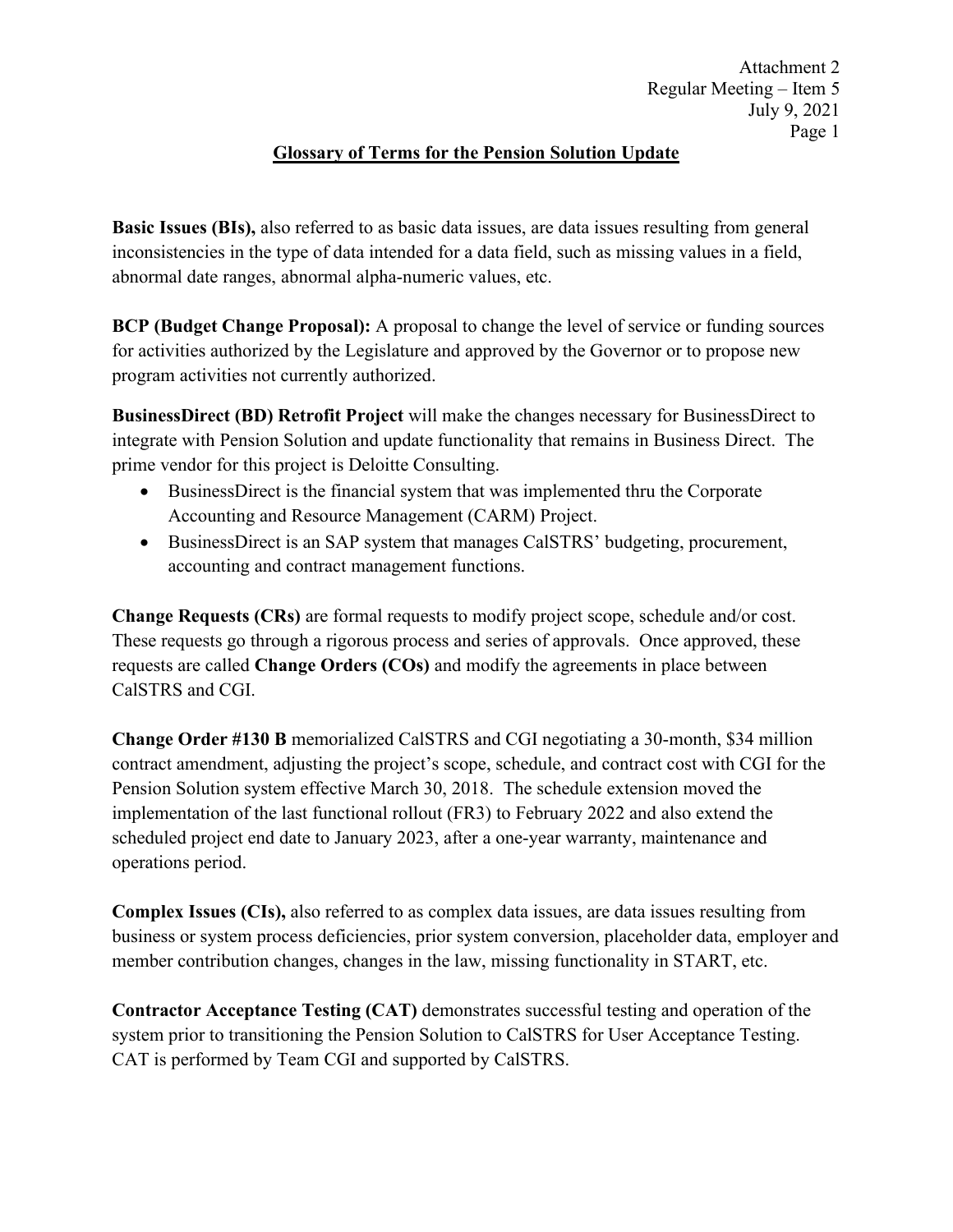**Employer Readiness Environment (ERE)**: A non-production system environment utilized by employers during Soft Launch.

**Employer Support Portal**: A website that employers will visit to be a one-stop-shop for everything CalSTRS related. Employers can access the current Secure Employer Website, PALMS (Pension Administration Learning Management System) and the Employer Readiness Environment from the landing page. Employers will also have access to tools and resources such as job aids and file specification documents. Employers have a Message Board where they can learn about key items from CalSTRS.

**Encumbrances**: Commitment of funding for legally authorized expenditures. Recording an encumbrance is the initial step in legal/budgetary accounting for expenditures.

**External Reporting Partners (ERPs)** includes employers (some have custom systems, and many are vendor supported), payroll software vendors, and third-party administrators.

#### **Fit/Gap**

The fit/gap analysis is an opportunity for CalSTRS and Team CGI to identify key design gaps in advance of the detailed Functional Rollout 3 (FR3) JAD sessions. The benefits of conducting a fit/gap phase before moving forward with JAD sessions are:

- Reduce project risk by identifying critical design expectation gaps and involving project leadership to resolve issues prior to proceeding with JADs.
- Enable CalSTRS leadership to make more informed decisions regarding subsequent functional rollouts.
- Provide the project a foundation to complete FR3 design, build, and test activities more efficiently.
- Improve estimates of the amount of work remaining to produce a more reliable schedule.

#### **Functional Rollout** (FR).

• FR refers to the project's three phased releases.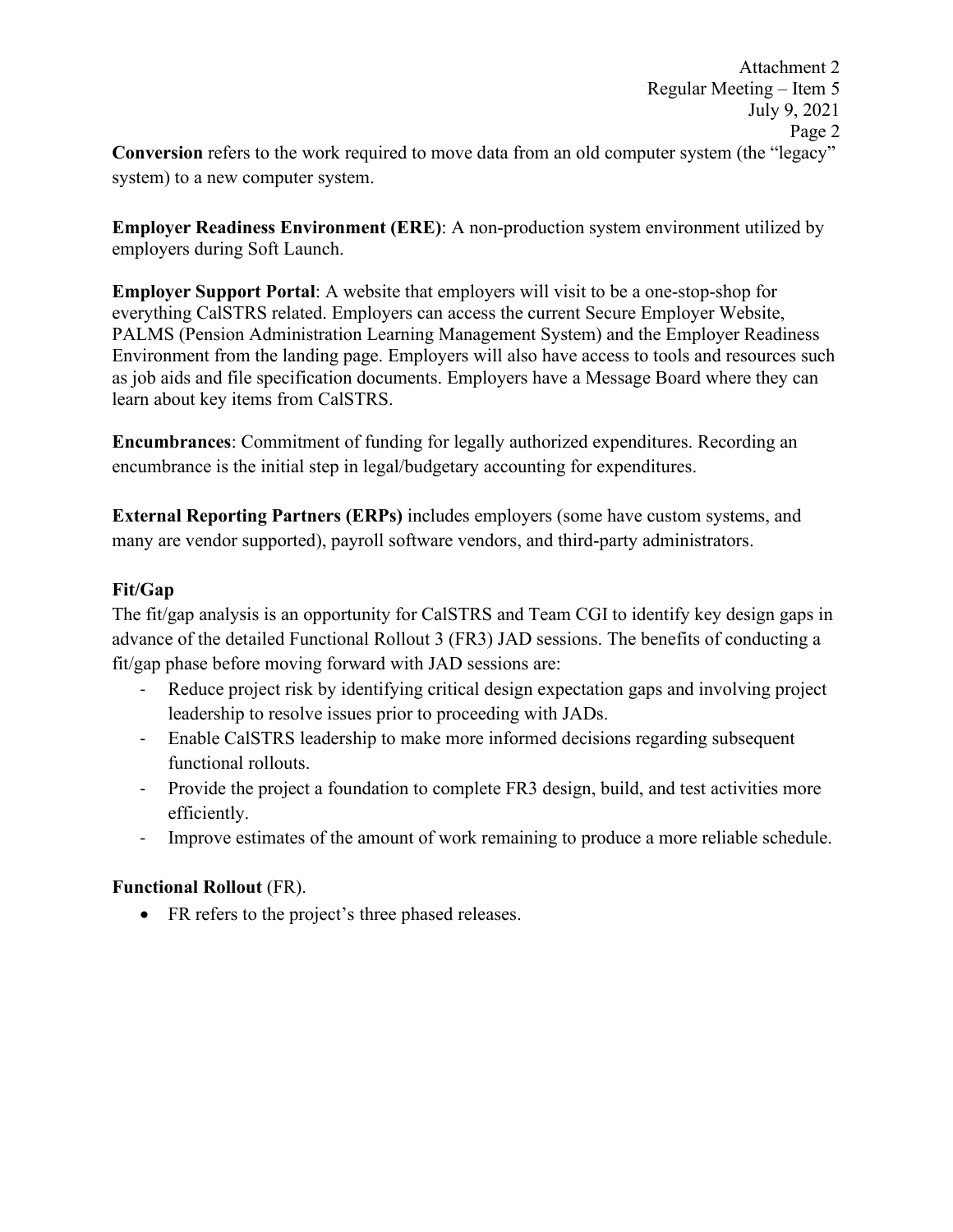# **Implementation in 3 Functional Rollouts**

| Rollout #1:<br><b>Soft Launch of the Employer</b><br><b>Readiness Environment</b>                         | Rollout #2:<br><b>Administration</b><br><b>Calculations and Payments</b>                                                           | Rollout #3:<br><b>Customer Service Management</b><br><b>Mobile Applications</b><br>and Accessibility |
|-----------------------------------------------------------------------------------------------------------|------------------------------------------------------------------------------------------------------------------------------------|------------------------------------------------------------------------------------------------------|
| Non-production environment<br>for employers<br>Early exposure to system for<br>staff supporting employers | Processing benefit applications<br><b>Calculating benefits</b><br>Benefit payments and<br>adjustments<br><b>Employer reporting</b> | Benefits planning scheduling<br>Internal customer service view<br>New myCalSTRS functionality        |
| <b>Fall 2019</b>                                                                                          | <b>Fall 2021</b><br><b>All Concerts</b>                                                                                            | Winter 2022                                                                                          |

**Funding authority** authorizes the allocation of appropriate funding to meet project needs.

**Implementation Dry Runs:** Testing activity or dress rehearsal to simulate the tasks and activities to be performed during the production implementation. During these simulations, the team can identify potential gaps or failures and develop corrective actions to mitigate any problems during the production implementation.

#### **IPOC**:

- IPOC stands for Independent Project Oversight Consultants. Grant Thornton has served as the board oversight vendor since 2011.
- IPOC reports focus on project sponsorship and governance, project management, risk and issue management, organizational change and training management, and vendor and contract management.

#### **IV&V**:

- IV&V stands for Independent Verification and Validation.
- MAXIMUS has served as the Pension Solution IV&V consultant since 2015.
- The IV&V report currently focuses on six project areas, including requirements, system development, interfaces, deliverable review, and data conversion and reconciliation.

**JAMA**: The Pension Solution project requirements management repository.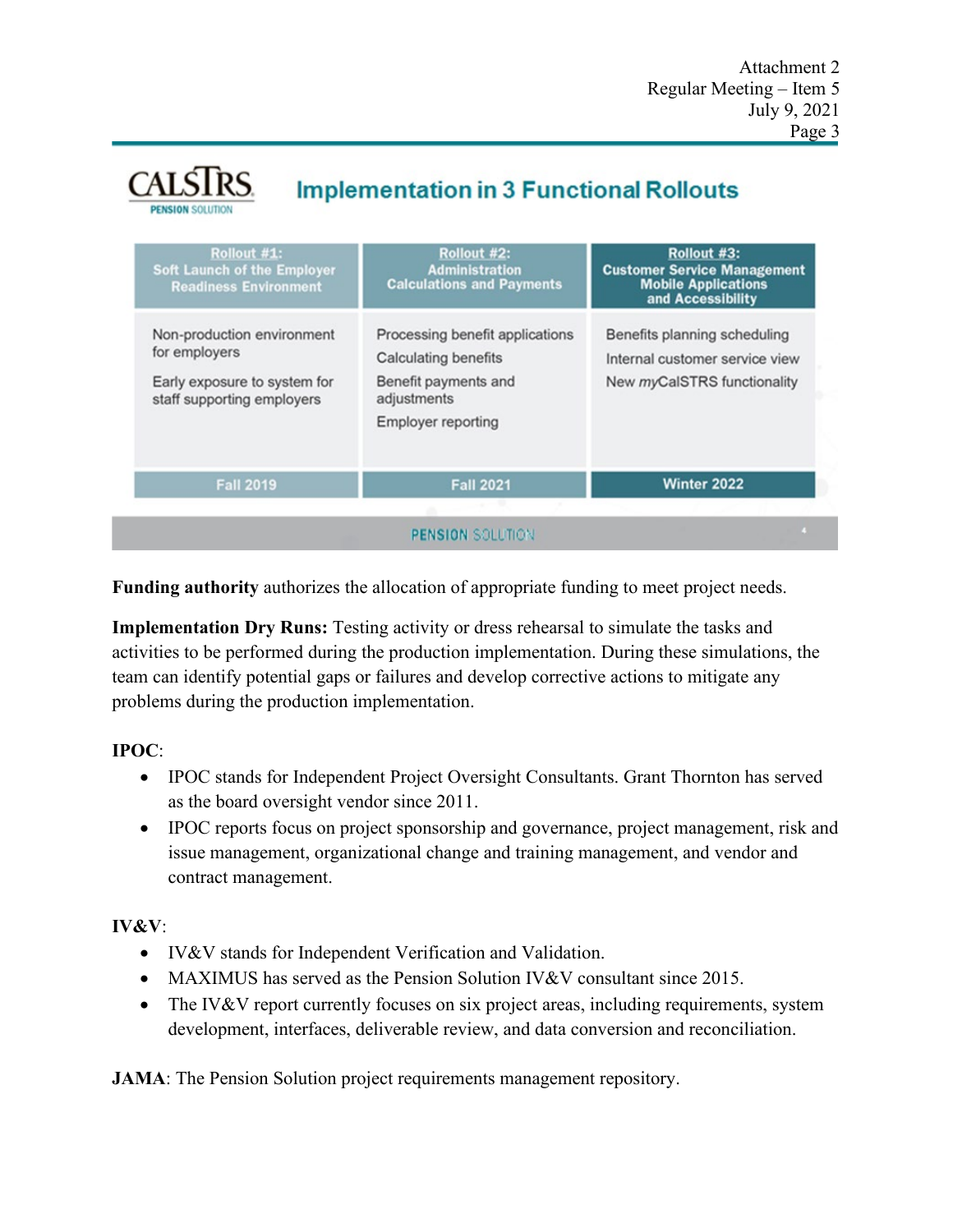**Joint Application Design Sessions (JADS)** are the meetings in which the vendor and CalSTRS staff work through the process of aligning business requirements with technological design specifications to design the system. These sessions will begin again after the FR3 Fit/Gap.

**New File Format (NFF):** The project includes the implementation of two new file formats—the Employment File and the Contribution File—that will replace the existing legacy reports referred to as MR87, Address, Accounts Receivable, F496 and VDF files. The new file formats will be available to test in the employer readiness environment.

**Operational Reports:** Standard operational reports monitor basic operations such as workflow metrics, user access trace audit logs, problem incident reports, and many more. Most of the standard reports do not require any customization. Additionally, Neospin tracks basic operational transaction response times, including online transactions, batch jobs, query execution time, screen access timestamp, and user information. Operational Reports are intended to be statistical in nature providing metrics not found in Benefit Connect.

**Parallel Testing:** Testing performed to confirm that the new Pension Solution system is functioning properly based on comparisons with the existing CalSTRS legacy system(s). Parallel testing confirms that key business processes (e.g., monthly payroll and benefits recalculations) that are tested side-by-side with legacy systems return results that either match or have explainable and acceptable differences (i.e. due to changes in edit rules or other planned functional changes).

**Pre-Flight:** Informal testing to validate UAT test cases are written in accordance with the navigation, system components, and functions from within a fully operational system environment. This will provide CalSTRS advance time to potentially identify gaps in functionality necessary for FR2 Go-Live.

**Pre-User Acceptance Testing (Pre-UAT)**: Testing of core system functions with the intent of improving both the overall system quality and UAT experience, confirm key functionalities, and build confidence for CalSTRS that the system is ready for UAT prior to commencement of formal UAT.

**Problem Incident Report (PIR):** Documentation that is submitted when a defect is discovered. A "defect" refers to any instance in which the system in the test environment does not function according to the design specification (DS) or when the actual result does not match the expected result during test execution.

**Resources**: Project resources usually means people resources, including staff, but could reference financial resources or materials.